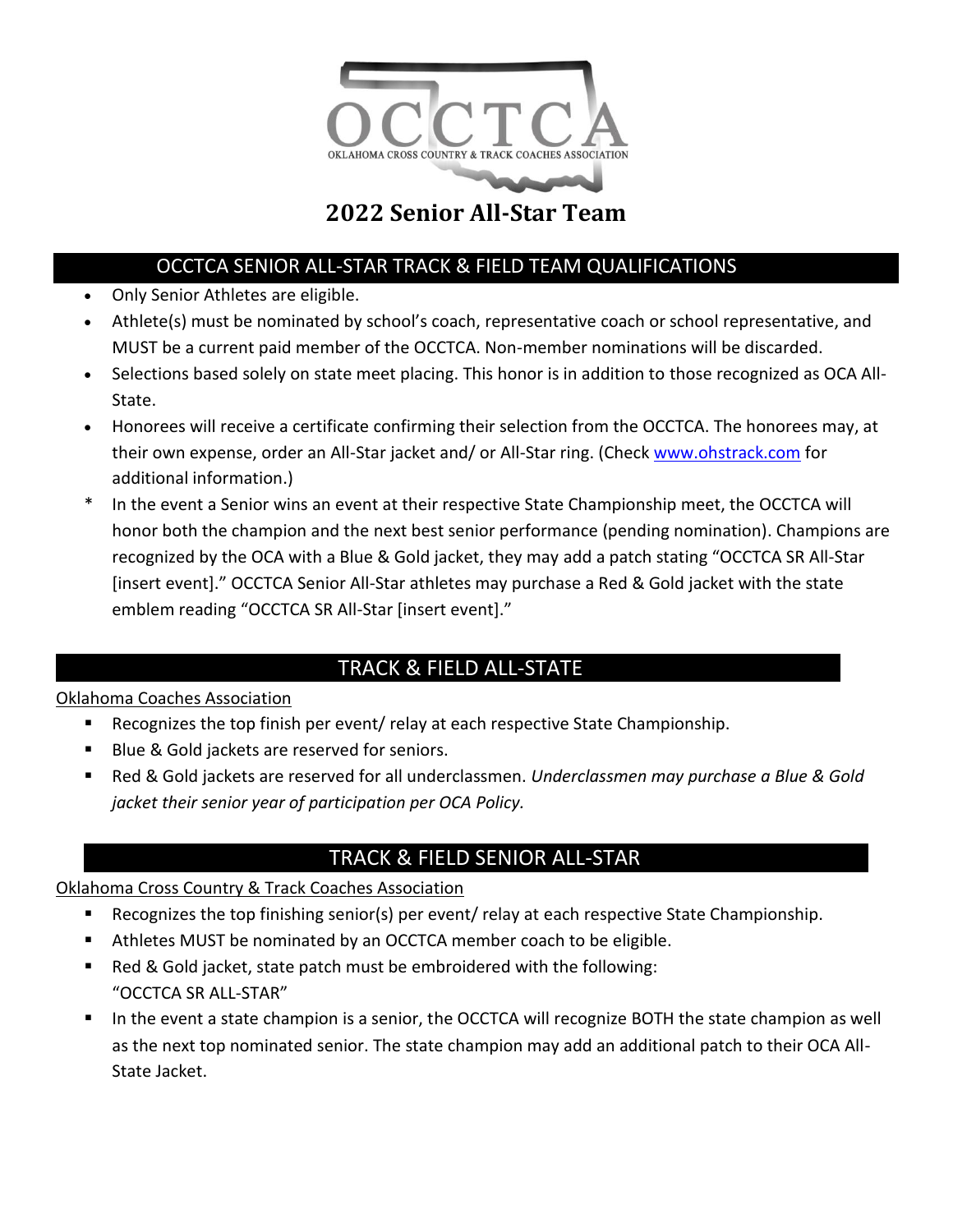

|                         | <b>CLASS A</b>                  |             |
|-------------------------|---------------------------------|-------------|
|                         | <b>Girls</b>                    | <b>Boys</b> |
| 100m Dash               |                                 |             |
| 200m Dash               |                                 |             |
| 400m Dash               |                                 |             |
| 800m Run                |                                 |             |
| <b>1600m Run</b>        | Mackenzie Hendrix, Wesleyan Ch. |             |
| <b>3200m Run</b>        | Mackenzie Hendrix, Wesleyan Ch. |             |
| <b>100/110m Hurdles</b> |                                 |             |
| <b>300m Hurdles</b>     |                                 |             |
| 400m Relay              | <b>Shelby Seabourn, Seiling</b> |             |
|                         | <b>Madison Klaver, Seiling</b>  |             |
| 800m Relay              |                                 |             |
| 1600m Relay             |                                 |             |
| 3200m Relay             |                                 |             |
| <b>Pole Vault</b>       | <b>Talyn Bean, Dewar</b>        |             |
| Long Jump               | Tallin Mora, Waurika            |             |
| <b>High Jump</b>        |                                 |             |
| <b>Shot Put</b>         |                                 |             |
| <b>Discus</b>           |                                 |             |
|                         |                                 |             |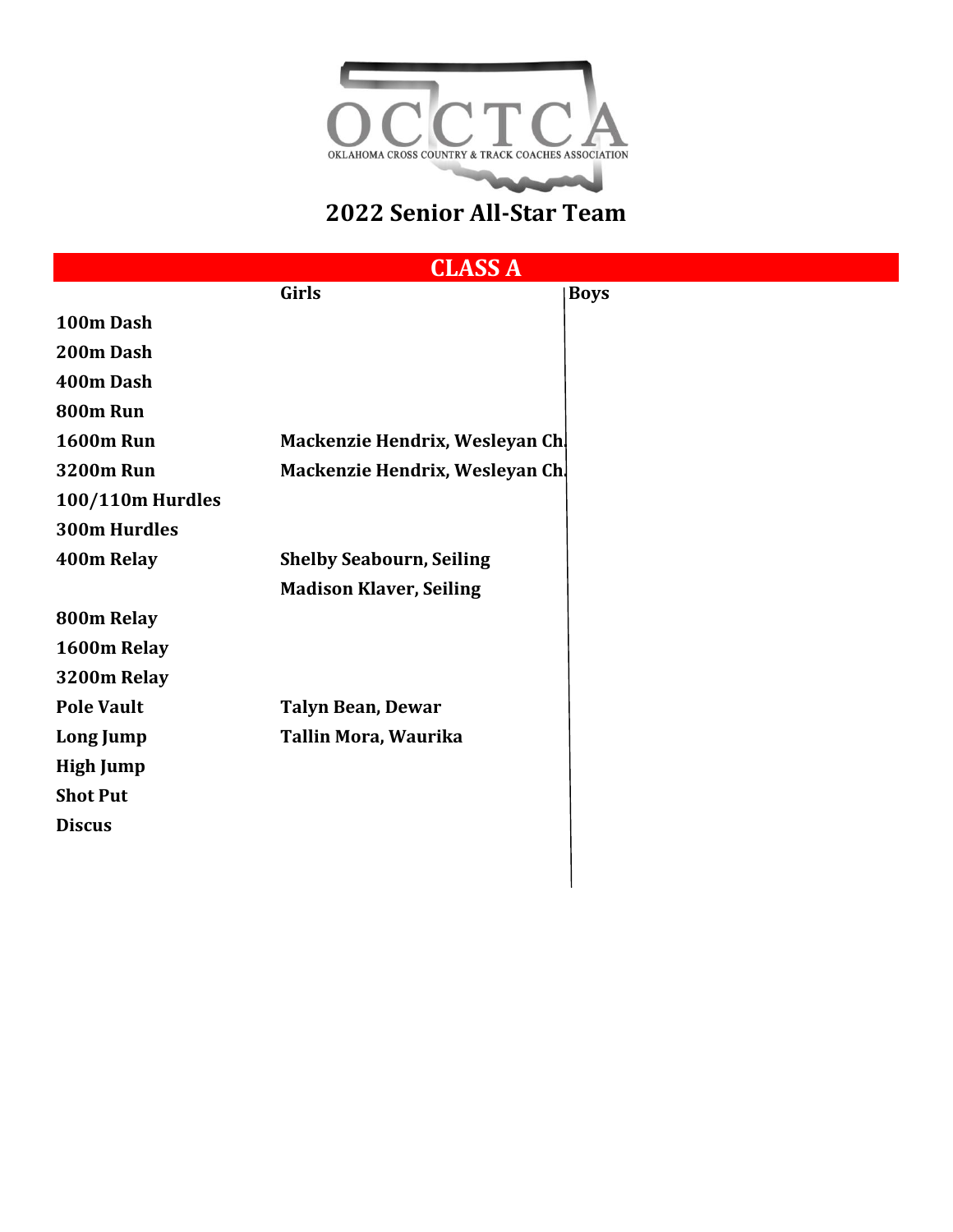

**CLASS 2A**

|                         | Girls                         | <b>Boys</b>                      |
|-------------------------|-------------------------------|----------------------------------|
| 100m Dash               |                               |                                  |
| 200m Dash               |                               | <b>Austin Perdue, Healdton</b>   |
| 400m Dash               |                               |                                  |
| 800m Run                |                               |                                  |
| <b>1600m Run</b>        |                               |                                  |
| <b>3200m Run</b>        |                               |                                  |
| <b>100/110m Hurdles</b> | <b>Addie Heglin, Hobart</b>   |                                  |
| <b>300m Hurdles</b>     |                               |                                  |
| 400m Relay              | <b>Addie Heglin, Hobart</b>   | <b>Wyatt Shelburne, Hobart</b>   |
|                         |                               | <b>Zach Carter, Hobart</b>       |
| 800m Relay              | <b>Addie Heglin, Hobart</b>   | <b>Wyatt Shelburne, Hobart</b>   |
|                         |                               | <b>Zach Carter, Hobart</b>       |
| 1600m Relay             |                               |                                  |
| 3200m Relay             | Rebecca O'Dea, Regent Prep    |                                  |
| <b>Pole Vault</b>       | <b>Olivia Hampton, Thomas</b> | <b>Keegan Beaver, Pioneer-PV</b> |
| Long Jump               |                               |                                  |
| <b>High Jump</b>        |                               |                                  |
| <b>Shot Put</b>         |                               |                                  |
| <b>Discus</b>           |                               | <b>Karson Frans, Thomas</b>      |
|                         |                               |                                  |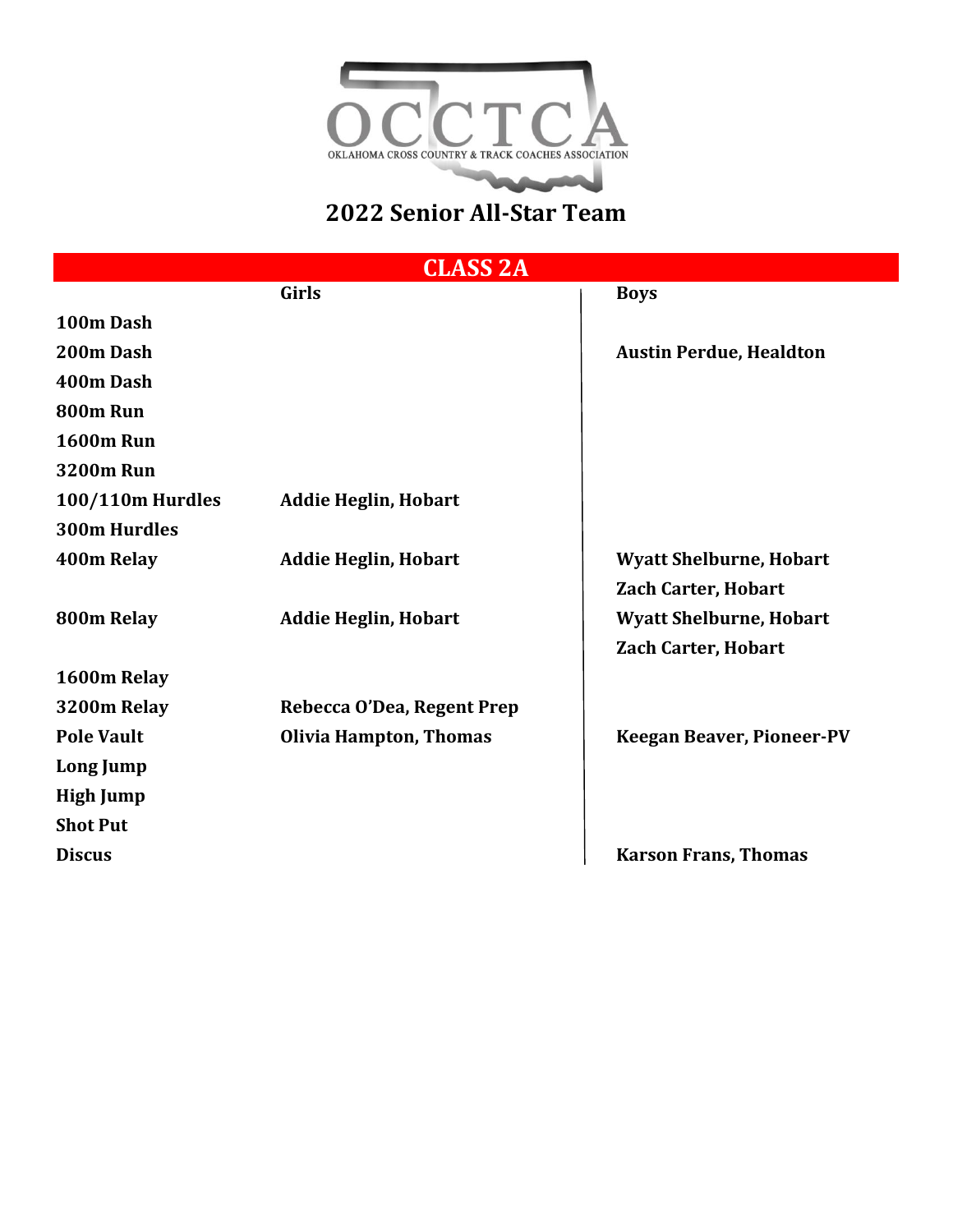

### **CLASS 3A**

# **Girls Boys 100m Dash 200m Dash Triton Chandler, Victory Chr. 400m Dash Brooks Klein, OCS 800m Run Ayden Kearney, OCS 1600m Run Ayden Kearney, OCS Landon Ellis, Comanche 3200m Run Lena Strauss, OCS 100/110m Hurdles Emma Gillette, OCS Clark Free, OCS 300m Hurdles Jaylee Miller, Comanche Clark Free, OCS 400m Relay Jaden Streck, Chisholm Clark Free, OCS Jimena Castillo, Chisholm Whit Freiberg, OCS Paden Pasby, Chisholm Collin Matteson, OCS 800m Relay Jaden Streck, Chisholm Brooks Klein, OCS Jimena Castillo, Chisholm Whit Freiberg, OCS** Paden Pasby, Chisholm **Will Watson, OCS 1600m Relay Elizabeth Brooks, OCS Brooks Klein, OCS 3200m Relay Elizabeth Brooks, OCS Brooks Klein, OCS\* Ayden Kearney, OCS Abe Redd, Chisholm Pole Vault Emma Tennell, Chisholm Ben Matherly, OCS Long Jump Brooke Perez, Alva High Jump Daxton Hembree, Westville\* Shot Put Maddox Trent, OCS**

**Discus**

**Collin Matteson, OCS Will Watson, OCS Collin Matteson, OCS Clark Free, OCS Ethan Carpenter, Chisholm**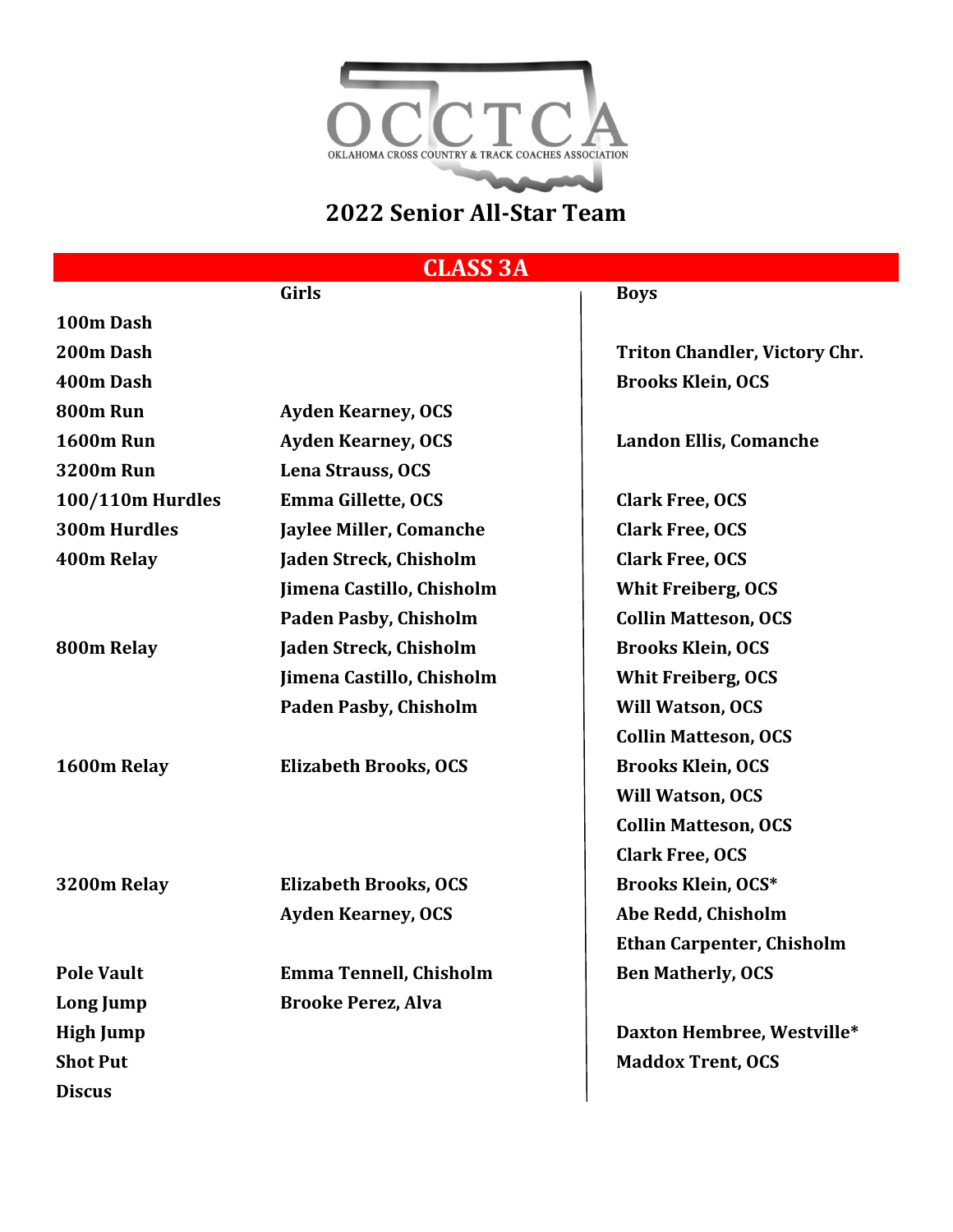

**CLASS 4A**

|                     | <b>Girls</b>                          | <b>Boys</b>                       |
|---------------------|---------------------------------------|-----------------------------------|
| 100m Dash           |                                       | Nunu Campbell, Holland Hall*      |
| 200m Dash           |                                       | Alex Daly, Cache*                 |
| 400m Dash           |                                       | Alex Daly, Cache*                 |
|                     |                                       | <b>Mason Prince, Pauls Valley</b> |
| 800m Run            | Gabriella DeGeorge, Lincoln Chr.      | Ethan Martin, Lincoln Chr.        |
| <b>1600m Run</b>    | Zoe Nesbitt, Poteau                   | <b>Ryan McLaughlin, Harding</b>   |
| <b>3200m Run</b>    |                                       | Ryan McLaughlin, Harding*         |
|                     |                                       | Damien Williams, Cache            |
| 100/110m Hurdles    |                                       |                                   |
| <b>300m Hurdles</b> |                                       | <b>Dillon Stinson, Cache</b>      |
| 400m Relay          |                                       | <b>Trey Carter, Holland Hall</b>  |
|                     |                                       | <b>Nick Jones, Holland Hall</b>   |
|                     |                                       | Nunu Campbell, Holland, Hall      |
| 800m Relay          |                                       | <b>Alex Daly, Cache</b>           |
|                     |                                       | <b>Dillon Stinson, Cache</b>      |
| 1600m Relay         | <b>Kaylee Clark, Pauls Valley</b>     | <b>Alex Daly, Cache</b>           |
|                     |                                       | <b>Dillon Stinson, Cache</b>      |
|                     |                                       | <b>Damien Williams, Cache</b>     |
| 3200m Relay         | Lucy George, Lincoln Chr.             | Benjamin Himaya, Lincoln Chr.*    |
|                     | Gabriella DeGeorge, Lincoln Chr.      | Ethan Martin, Lincoln Chr.*       |
|                     |                                       | <b>Damien Williams, Cache</b>     |
| <b>Pole Vault</b>   | <b>Britni Parks, Seminole</b>         |                                   |
|                     | Hope Ralston, Lincoln Chr.            |                                   |
| Long Jump           |                                       | <b>Dillon Stinson, Cache</b>      |
| <b>High Jump</b>    | <b>Kaylyn Cotner, Semionle</b>        |                                   |
| <b>Shot Put</b>     |                                       | Jeffrey Paddyaker, Cache*         |
| <b>Discus</b>       | <b>Emmaus Patterson, Lincoln Chr.</b> | Carson East, Lincoln Chr.         |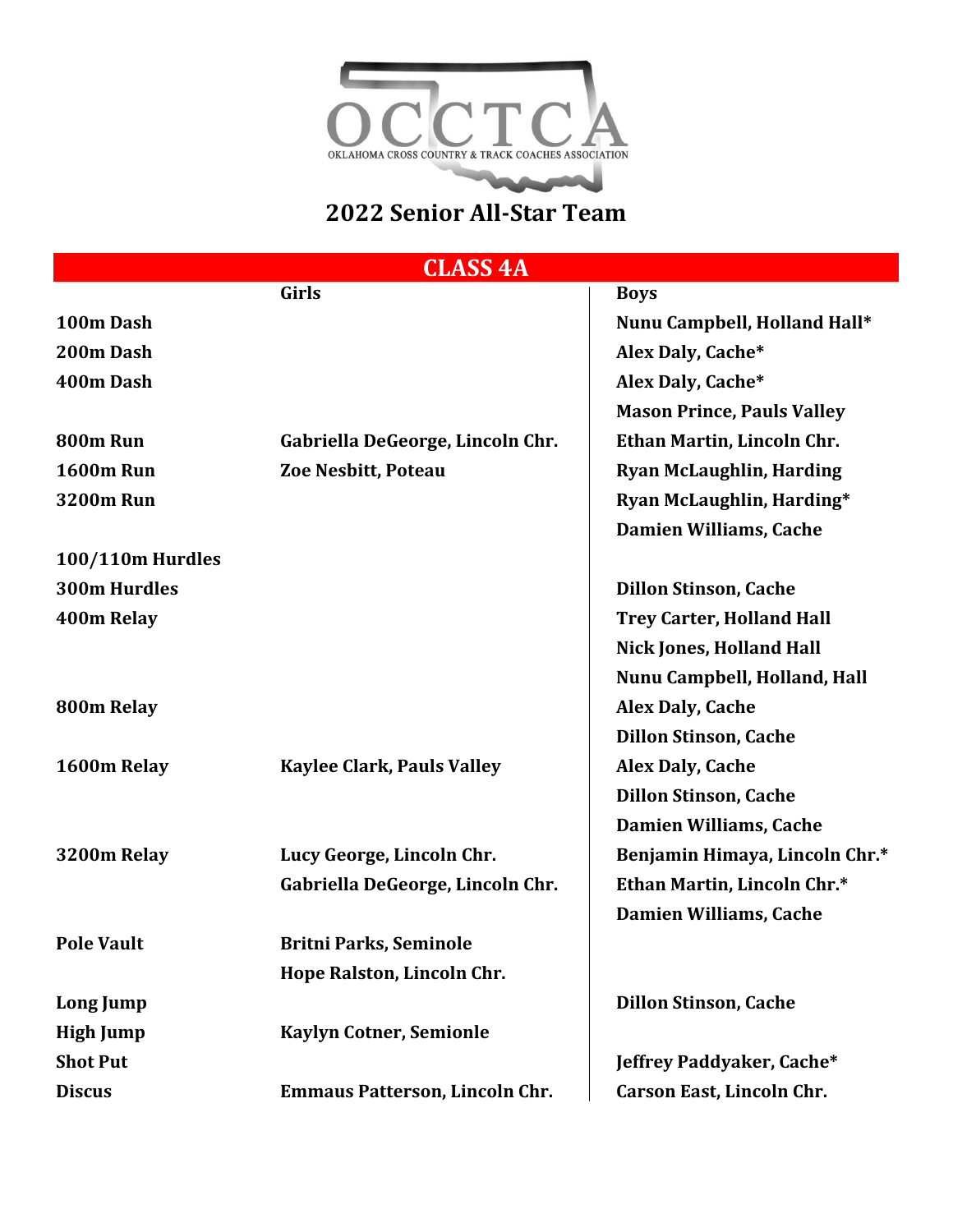

**CLASS 5A**

|                         | Girls                          | <b>Boys</b>                       |
|-------------------------|--------------------------------|-----------------------------------|
| 100m Dash               |                                | <b>Ricky Smith Jr, Ardmore*</b>   |
| 200m Dash               |                                | <b>Ricky Smith Jr, Ardmore*</b>   |
|                         |                                | <b>Thomas Mussman, Guymon</b>     |
|                         |                                | Josiah Meggs, Sapulpa             |
| 400m Dash               |                                | Johnnie Jones, Piedmont           |
| 800m Run                | <b>Hailey Secrest, Coweta</b>  | Johnnie Jones, Piedmont           |
| <b>1600m Run</b>        | <b>Hailey Secrest, Coweta</b>  | <b>Colby Ferbrache, Piedmont*</b> |
|                         |                                | <b>Tanner Bailey, Piedmont</b>    |
| <b>3200m Run</b>        |                                | <b>Colby Ferbrache, Piedmont*</b> |
|                         |                                | <b>Tanner Bailey, Piedmont</b>    |
| <b>100/110m Hurdles</b> |                                |                                   |
| <b>300m Hurdles</b>     | Aaliyah Gutierrez, Guymon      |                                   |
|                         | Jessica Odom, Durant           |                                   |
| 400m Relay              |                                | <b>Ricky Smith Jr, Ardmore*</b>   |
|                         |                                | <b>Tyreese Jones, Sapulpa</b>     |
|                         |                                | Josiah Meggs, Sapulpa             |
| 800m Relay              | Jessica Odom, Durant           |                                   |
| 1600m Relay             | <b>Hailey Secrest, Coweta</b>  | Johnnie Jones, Piedmont           |
| 3200m Relay             | <b>Hailey Secrest, Coweta</b>  | Johnnie Jones, Piedmont*          |
|                         |                                | Colby Ferbrache, Piedmont*        |
|                         |                                | <b>Evan Quinton, Sapulpa</b>      |
|                         |                                | <b>Mason Quinton, Sapulpa</b>     |
|                         |                                | Drake Geeteh, Sapula              |
| <b>Pole Vault</b>       | Karelle Morgan, Piedmont*      | <b>Makobe Merwin, Guymon</b>      |
| Long Jump               |                                | <b>Ricky Smith Jr, Ardmore*</b>   |
|                         |                                | <b>Brett Cadian, Sapulpa</b>      |
| <b>High Jump</b>        |                                |                                   |
| <b>Shot Put</b>         | <b>Emmalee Osborn, Sapulpa</b> |                                   |
| <b>Discus</b>           |                                |                                   |